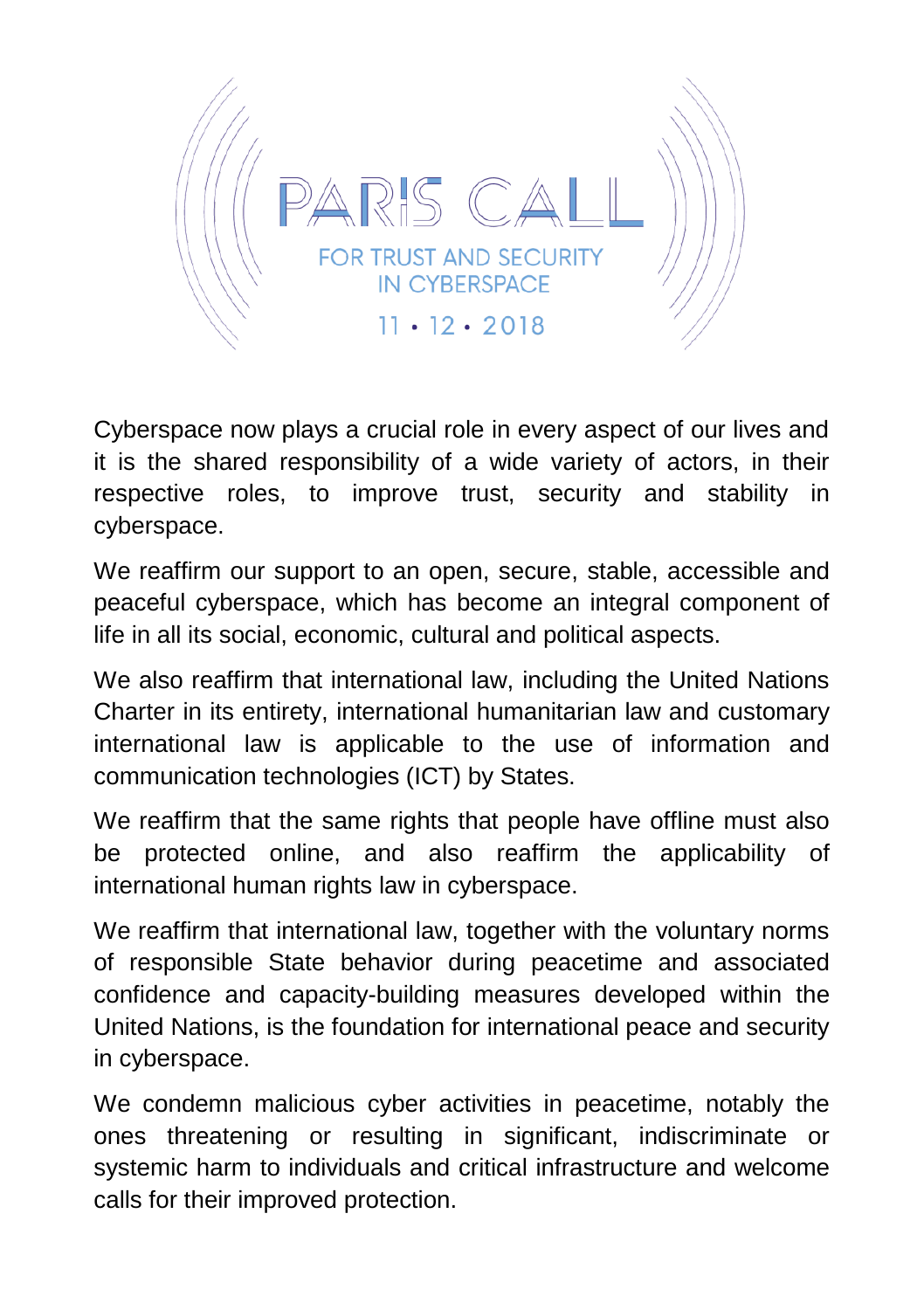We also welcome efforts by States and non-state actors to provide support to victims of malicious use of ICTs on an impartial and independent basis, whenever it occurs, whether during or outside of armed conflict.

We recognize that the threat of cyber criminality requires more effort to improve the security of the products we use, to strengthen our defenses against criminals and to promote cooperation among all stakeholders, within and across national borders, and that the Budapest Convention on Cybercrime is a key tool in this regard.

We recognize the responsibilities of key private sector actors in improving trust, security and stability in cyberspace and encourage initiatives aimed at strengthening the security of digital processes, products and services.

We welcome collaboration among governments, the private sector and civil society to create new cybersecurity standards that enable infrastructures and organizations to improve cyber protections.

We recognize all actors can support a peaceful cyberspace by encouraging the responsible and coordinated disclosure of vulnerabilities.

We underline the need to enhance broad digital cooperation and increase capacity-building efforts by all actors and encourage initiatives that build user resilience and capabilities.

We recognize the necessity of a strengthened multistakeholder approach and of additional efforts to reduce risks to the stability of cyberspace and to build-up confidence, capacity and trust.

To that end, we affirm our willingness to work together, in the existing fora and through the relevant organizations, institutions, mechanisms and processes to assist one another and implement cooperative measures, notably in order to:

- Prevent and recover from malicious cyber activities that threaten or cause significant, indiscriminate or systemic harm to individuals and critical infrastructure;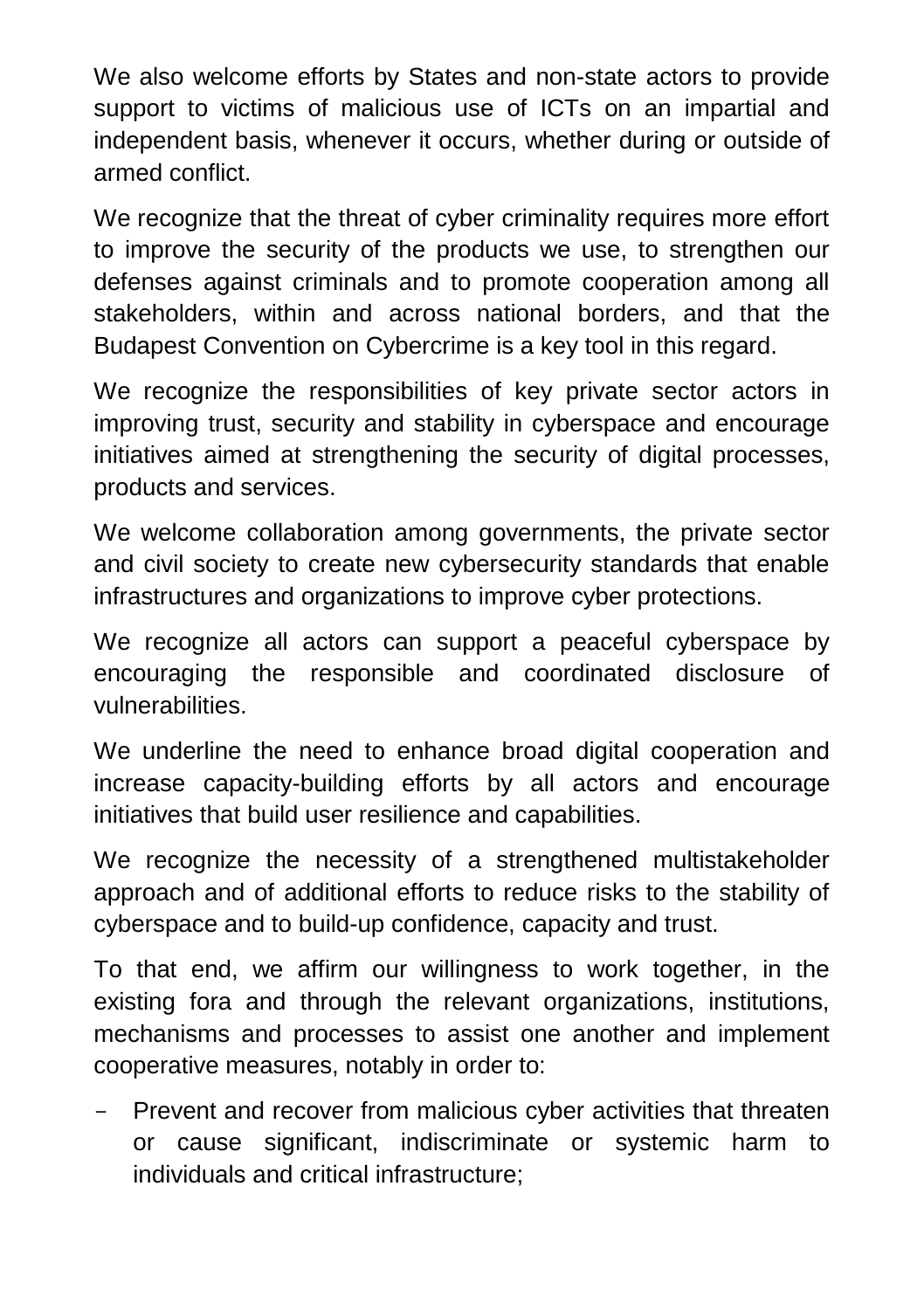- Prevent activity that intentionally and substantially damages the general availability or integrity of the public core of the Internet;
- Strengthen our capacity to prevent malign interference by foreign actors aimed at undermining electoral processes through malicious cyber activities;
- Prevent ICT-enabled theft of intellectual property, including trade secrets or other confidential business information, with the intent of providing competitive advantages to companies or commercial sector;
- Develop ways to prevent the proliferation of malicious ICT tools and practices intended to cause harm;
- Strengthen the security of digital processes, products and services, throughout their lifecycle and supply chain;
- Support efforts to strengthen an advanced cyber hygiene for all actors;
- Take steps to prevent non-State actors, including the private sector, from hacking-back, for their own purposes or those of other non-State actors;
- Promote the widespread acceptance and implementation of international norms of responsible behavior as well as confidence-building measures in cyberspace.

In order to follow-up on the progress made to advance these issues in the appropriate existing fora and processes, we agree on reconvening at the Paris Peace Forum in 2019 and at the Internet Governance Forum in Berlin in 2019.

Paris, 12th of November, 2018